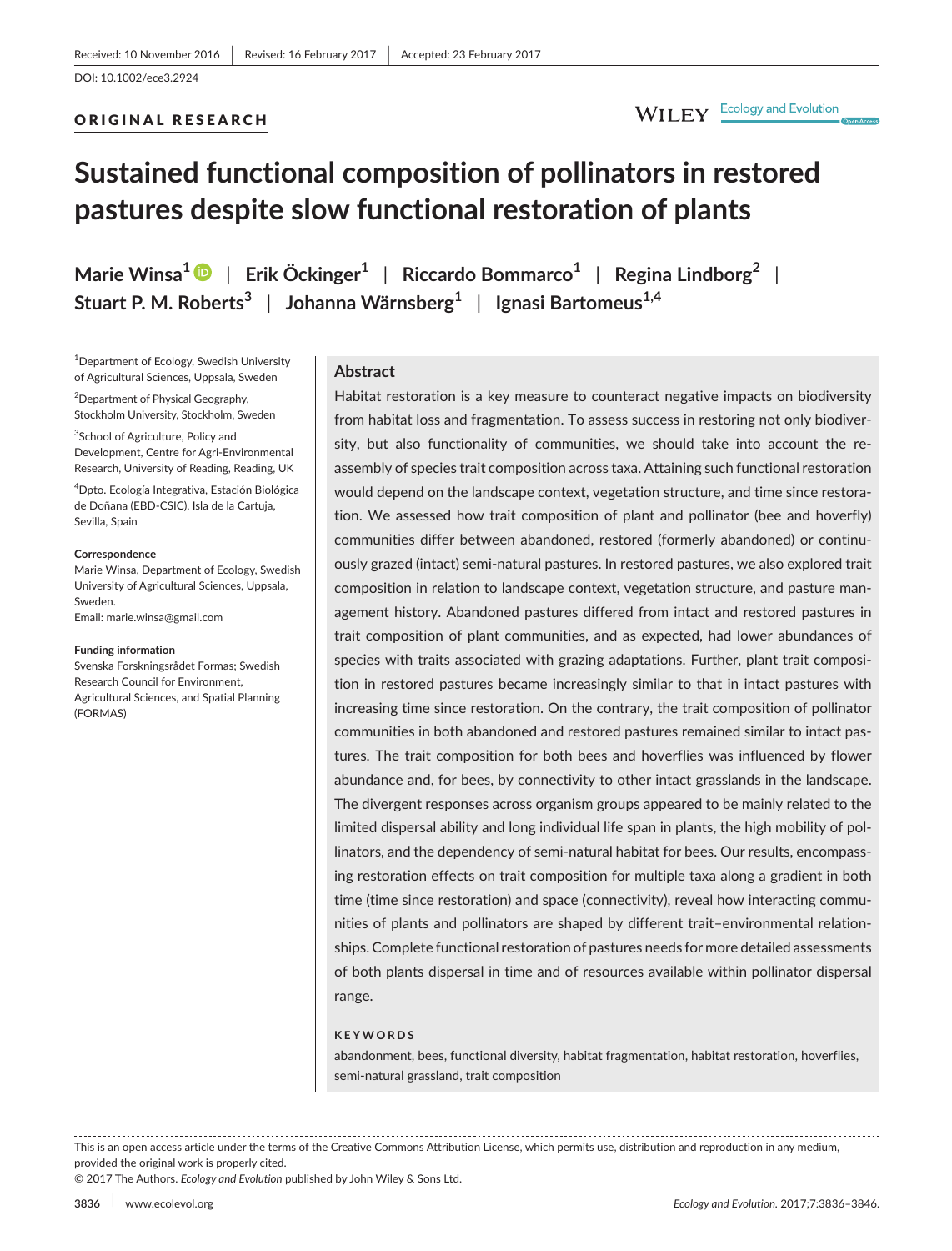## **1** | **INTRODUCTION**

Habitat restoration aims to counteract the negative effects of habitat loss and land-use change on biodiversity (Bakker & Berendse, 1999). Species richness and abundance have commonly been used as indicators to evaluate restoration success (Wortley, Hero, & Howes, 2013). However, while recovering community diversity in a restored habitat partly reflects a successful restoration, it does not necessarily insure that ecosystem functions such as pollination or primary production are restored (SER, 2004). To advance current research on biodiversity and ecosystem functioning, an analysis of abundance-based trait composition of communities is a promising approach (Gagic et al., 2015). Species traits determine both how species are affected by environmental change (i.e., response traits; Lindborg et al., 2012; Öckinger et al., 2010; Williams et al., 2010) and species functional role in the ecosystem (i.e., effect traits; Lavorel & Garnier, 2002; Violle et al., 2007). In particular plant ecologists have a long tradition in attempting to generalize effects of land-use change on communities based on species traits (Díaz et al., 2007; Lavorel, McIntyre, Landsberg, & Forbes, 1997), but also insect ecologists are increasingly applying a trait-based approach (Moretti et al., 2017). The use of a trait-based methods is a promising way forward also for restoration ecology (Montoya, Rogers, & Memmott, 2012). The approach has potential to disentangle how species with certain sets of traits are affected by the changes in the environment following habitat degradation and habitat restoration. This can improve our understanding of mechanisms for community assembly following habitat restoration (Helsen, Hermy, & Honnay, 2012; Laughlin, Strahan, Huffman, & Sánchez Meador, 2016).

Temperate semi-natural grasslands harbor species-rich plant communities (Wilson, Peet, Dengler, & Pärtel, 2012) and act as source habitat for many pollinator species (Öckinger & Smith, 2007). This habitat type has declined drastically, both globally and in many parts of Europe during the 20th century (e.g., Hoekstra, Boucher, Ricketts, & Roberts, 2005). These grasslands are therefore now highly prioritized objects for restoration (Keenleyside, Beaufoy, Tucker, & Jones, 2014). While evaluations of biodiversity restorations are increasing (Wortley et al., 2013), they often target only the plant community (e.g., McApline et al., 2016). About 87% of the world's wild flowering plant species are at least partly dependent on pollinators for their reproduction (Ollerton, Winfree, & Tarrant, 2011). Hence, to restore a functional plant community, it is vital to also consider pollinators in habitat restorations (Dixon, 2009). There are, however, surprisingly few studies on effects of restoration on key pollinator groups such as bees and hoverflies (Winfree, Bartomeus, & Cariveau, 2011). Further, while assessments of the relationship between land-use change and functional diversity have become common (e.g., Rader, Bartomeus, Tylianakis, & Laliberté, 2014; Tscharntke et al., 2008), there is much to learn about the effect of habitat fragmentation on the functional recovery of both plants and pollinators in restored habitats. To improve our understanding of community re-assembly in restored habitats, there is a need for simultaneous assessments of restoration effects for several taxa, and in particular, for interacting species groups (Keddy, 1992).

 **MINSA** ET AL. **3837**<br>**Ecology** and Evolution **COVID-10** 2007

Community (re-) assembly is determined by multiple species traits. One key trait determining a species' likelihood to recolonize a restored habitat is dispersal ability. Even if all former abiotic conditions are recreated after restoration, a full recovery of community composition might be slow (Helsen, Hermy, & Honnay, 2013) or even impossible if not all species are able to reach the restored habitat (Ozinga, Bekker, Schaminee, & Van Groenendael, 2004). Therefore, when habitats in fragmented landscapes are restored, the dispersal ability of both plants and pollinators is critical for the (re)colonization and recovery of functional plant-pollinator communities (Tscharntke & Brandl, 2004), and we predict that species with good dispersal abilities would be more likely to recolonize rapidly after restoration. Alternatively, some species might survive habitat degradation and persist as remnant populations (Hylander & Ehrlen 2013). The degree of specialization among pollinators (Bommarco et al., 2010; Williams et al., 2010) and the individual life span and seed bank longevity of plants (Lindborg, Cousins, & Eriksson, 2005), that is, "dispersal in time" (Plue & Cousins, 2013) are important traits affecting the persistence during habitat degradation, and the dynamics of populations after restoration, that is, generalist species and species with long life spans are more likely to persist in degraded habitats. Also vegetatively reproducing species might be better at persisting in degraded habitats if fecundity is reduced (Klimesova, Latzel, de Bello, & van Groenendael, 2008). Once species are present in a restored habitat, the next step is to spread within the established community, and if grasslands are grazed, to cope with grazing. Tall-growing plants are more competitive in the absence of grazing and are expected to dominate in abandoned pastures, but plants with adaptations to grazing, for example, growing in a rosette form are predicted to benefit from restoration and re-introduced grazing. Insects with specialized feeding behavior and nesting above ground are likely to benefit from grazing and will respond to the recovery of the plant community after restoration (Williams et al., 2010). Pollinating insects will also respond to the changed dominance patterns in herbs *vs*. grasses or woody plants and to shifts in flower traits such as flowering phenology and flower morphology. As species traits can covary or trade off in relation to one another, it is also essential to consider the relationships among traits.

Here, we use a trait-based approach including several taxa to evaluate the restoration of semi-natural pastures. In a landscape experiment with 38 semi-natural pastures of different management status and history, situated along a landscape gradient, we explored how the trait composition of vascular plants and two groups of pollinating insects, hoverflies and bees, related to landscape composition, vegetation structure, and time since restoration. Specifically, we tested the hypothesis that plant and pollinator trait composition differ between intact (continuously grazed), abandoned, and restored pastures. We hypothesized that the trait composition in restored pastures is intermediate between abandoned and intact pastures, but become more similar to intact pastures with increasing time since restoration, and that this recovery is facilitated by increasing connectivity to other intact semi-natural grasslands (Figure 1).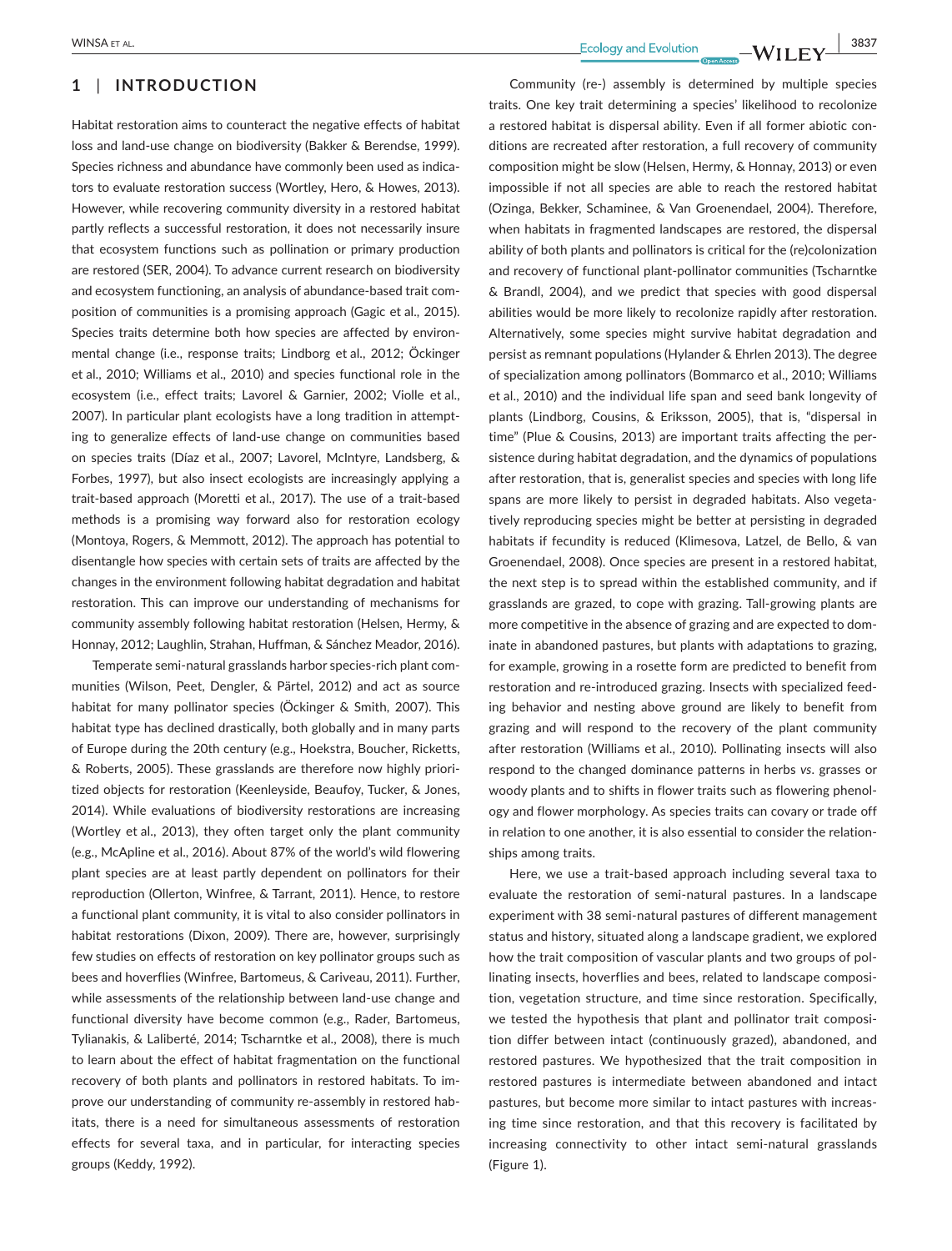

FIGURE 1 A formerly abandoned and overgrown semi-natural pasture, restored 4 years prior to our study

## **2** | **METHODS**

#### **2.1** | **Study area**

To compare community composition in abandoned, restored, and intact semi-natural pastures, we applied a space-for-time landscape experimental design consisting of 10 abandoned, 18 restored (formerly abandoned), and 10 continuously grazed (intact) semi-natural pastures of dry or mesic type. The reason for the higher number of restored sites was to allow for variation in the time since restoration, so that we could specifically test for the effect of this factor. Pastures were selected along a gradient of connectivity to intact pastures in the surrounding landscapes. The pastures were situated in southcentral Sweden in the counties of Uppsala, Stockholm, Västmanland, Södermanland, and Östergötland (Figure 2). Semi-natural pastures

were defined as grasslands that depend on livestock grazing for their persistence, but with no visible signs of plowing or input of fertilizers (Eriksson, Cousins, & Bruun, 2002). These grasslands have traditionally been managed for haymaking and extensive grazing. The abandoned pastures represent the state before restoration, and the continuously grazed pastures represent the target communities which restoration actions aim at reaching. Restoration consists of clearing of shrubs and trees that during abandonment has encroached the formerly open pastures. After clearing, an extensive grazing regime is reinstated (Lindborg & Eriksson, 2004). The continuously grazed and restored pastures included in our study were grazed by cattle, horses, and/or sheep.

Abandoned and continuously grazed pastures were identified using TUVA, a national Swedish geographical database of semi-natural grasslands ([http://www.jordbruksverket.se/tuva\)](http://www.jordbruksverket.se/tuva). To standardize vegetation types between pastures as far as possible, the continuously grazed pastures were selected among habitat types classified as "Semi-natural dry grasslands and scrublands facies on calcareous substrates," "Fennoscandian lowland species-rich dry to mesic grasslands," "Lowland hay meadows," "Fennoscandian wooded meadows," and "Fennoscandian wooded pastures" (European Commission 2013). By restricting our selection to these habitat types, we controlled for soil conditions and land-use history.

See more information in grassland selection in Appendix S1.

#### **2.2** | **Survey of plants and insects**

Plant communities were surveyed from June to September 2011. In each pasture, 10 randomly selected plots of  $1 \times 1$  m were investigated in detail. As the understory vegetation was our primary focus, plots randomly assigned to dense shrubbery were moved just outside



FIGURE 2 Overview map of southcentral Sweden and the location of study sites, illustrating the spatial distribution of the three pasture states included in the study design: abandoned, restored, and continuously grazed, representing a spacefor-time substitution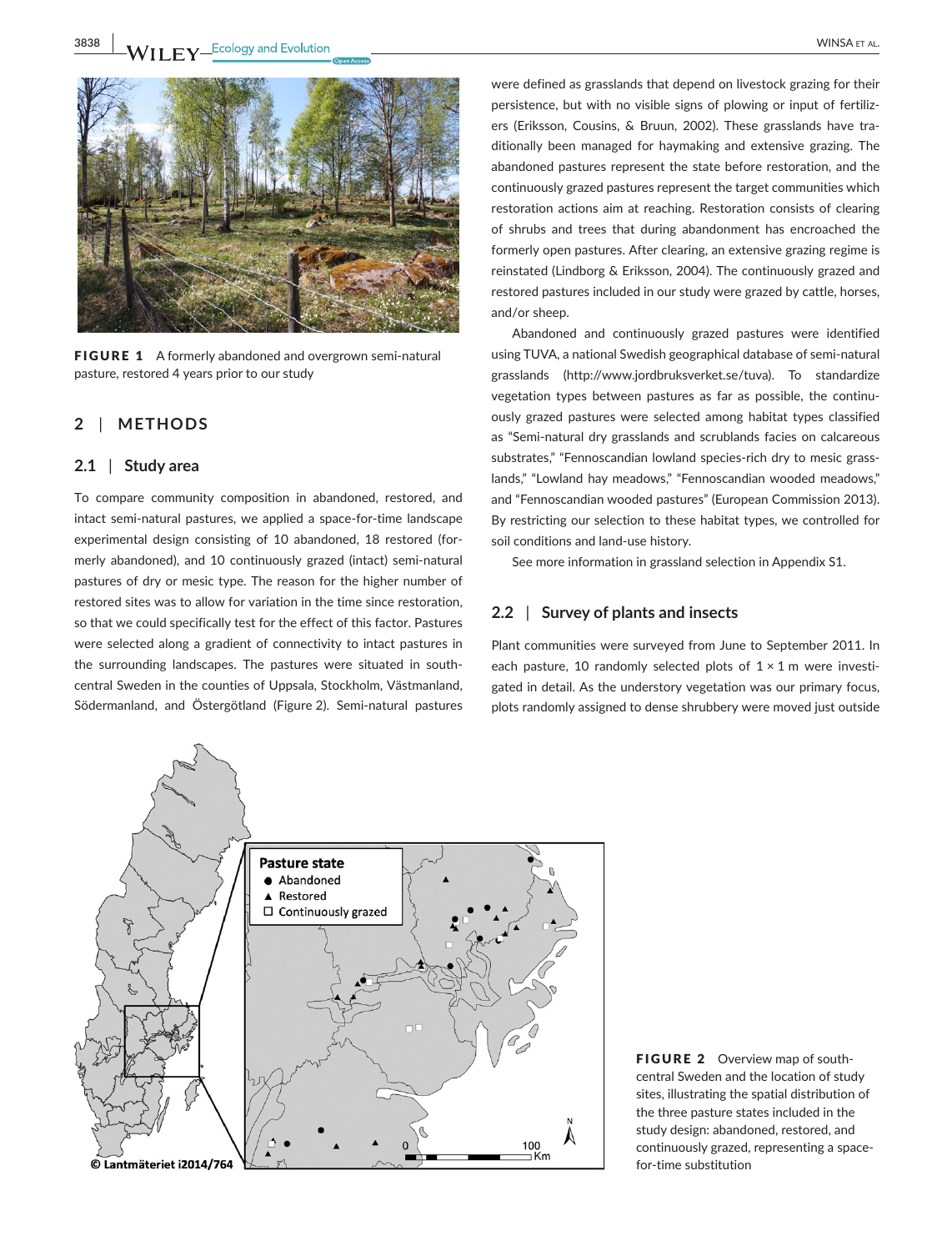the shrubs. Each 1  $m^2$  plot was divided into 100 small squares of  $10 \times 10$  cm which were used to estimate the occurrence frequency of each vascular plant species.

Bees and hoverflies were surveyed June to August in 2011 with four visits per pasture. The pollinators were collected with sweep nets along four 50 m transects (i.e., total transect length = 200 m) per pasture and visit. Transects were permanent between visits and placed to include the habitat heterogeneity within sites. Sampling was performed during standardized weather conditions with temperatures ≥16°C, no precipitation and low wind. The time spent on each site and transect varied due to varying pollinator densities and handling time, but was fixed when handling time was discounted. Honey bees (*Apis mellifera* L*.*) were not abundant and were excluded from the analyses as they are managed and their density reflect hive locations rather than restoration management or landscape proprieties.

## **2.3** | **Landscape and habitat characteristics of pastures**

For each pasture, we calculated connectivity using the index described by Hanski, Alho, and Moilanen (2000):

$$
CI_i = \sum exp(-\alpha d_{ij}) A_j^{\beta}
$$

*Aj* is the area of the neighboring fragment *j* (in hectares) and *dij* is the distance (in km, center to center) from the focal fragment *i* to the neighboring fragment *j*. α is a species-specific parameter describing a species' dispersal ability, and  $β$  describes the scaling of emigration as a function of patch area. We accounted for the distance to, and area of all other dry and mesic semi-natural grasslands within a 5 km radius. As we applied the connectivity index to an entire community with several taxa, we set the parameter  $\alpha$  to 1 (corresponding to an average dispersal distance of 1 km) and  $β$  to 0.5. Beta values close to 0.5 has been observed for several insect species. The rank order of pasture connectivity is not sensitive to the value of these parameters (Moilanen & Nieminen, 2002).

The area of the focal pastures is ranged from 1 to 13 ha and the connectivity from 0.1 to 26.6, with similar gradients across the pasture categories. We selected restored pastures where the restoration had taken place 1–15 years ago, with an even distribution along this time gradient (Appendix S2). For restored pastures, in addition to "pasture area," "connectivity," and "time since restoration," we also estimated the proportion of tree and shrub cover in each restored pasture from aerial photographs from 2010 (Wärnsberg, 2013).

Time of abandonment was estimated by examining aerial photographs of each site with approximately 15 year intervals (first photo from the period 1959–1965; second photo 1977–1984; third photo 1992–1998; fourth photo 2011–2012). If the proportional tree and shrub cover had increased with 50% between two subsequent time periods, this was considered the period of abandonment (Wärnsberg, 2013). In cases where the tree and shrub cover already in the first aerial photo were at least 50% higher than after the restoration, we assumed that the pasture had been abandoned already before the year of the photograph, but to be conservative we assigned the year the photo was taken as the year of abandonment. The average time of abandonment before restoration was 38.9 years (*SE* = 2.0, median = 41.5; Appendix S2). Mean vegetation height in the pastures over the season and mean flower abundance (number of solitary flowers or inflorescences per plot) were calculated from three  $1 \times 1$  m plots per transect used for the pollinators surveys (i.e., 12 plots per pasture and visit). We also validate the expectation that the three pasture states (abandoned, restored, and continuously grazed) differed in tree and shrub cover (ANOVA:  $F_{2,35}$  = 4.37, *p* = .020, Appendix S2, Figure a) and mean vegetation height over the season  $(F_{2,35} = 13.27, p =$  <.001, Appendix S3, Figure b), with more trees and shrubs and taller vegetation in abandoned than in restored and continuously grazed pastures. There was no difference in average flower abundance among management states (*F*2,35 = 1.51, *p* = .24, Appendix S3, Figure c).

## **2.4** | **Species traits**

We examined plant and insect traits related to dispersal, reproduction, resource use and competitive ability, phenology, and (for plants) life form (Table 1), which were hypothesized to either influence species' responses to altered habitat management, landscape connectivity, or linking the plant and pollinator communities (Table 1). For a detailed description of the traits, see Appendix S4. Bee traits were extracted from a database held by the University of Reading (primary sources for this database are listed in Appendix S4). Hoverfly traits were assembled from Syrph The Net database (Speight, Monteil, Castella, & Sarthou, 2013) and from Bartsch, Binkiewicz, Klintbjer, Råden, and Nasibov (2009a, 2009b). Plant traits were drawn from BiolFlor database (Klotz, Kühn, & Durka, 2002), from floras (Krok, Almquist, Jonsell, & Jonsell, 2012; Mossberg & Stenberg, 2003), and from our own measurements.

#### **2.5** | **Statistical analyses**

#### **2.5.1** | **Trait composition in relation to pasture state**

We first characterized the trait composition in each site by calculating community-weighted trait means (CWM) (Garnier et al., 2004) for each of the three species groups: plants, bees, and hoverflies. Analyses of plant species included the understory vegetation, while trees, woody plants, and shrubs with a maximum height of >1 m were excluded from the analyses, as these were not our primary focus and rarely are for grassland restoration purposes either. The understory vegetation, hereafter referred to as "entire plant community" was classified into grasses, forbs, sedges, and dwarf shrubs with 1 m maximum height (Mossberg & Stenberg, 2003). For categorical traits, CWM was calculated as % of individuals within the dominant trait category, except when there was a clear target category (e.g., the proportion of indicator species). Included in the CWM analyses for the entire plant community were also the proportional tree and shrub cover and mean seasonal vegetation height in the pastures. As a subset of the entire plant community dataset, flowering forbs and flowering dwarf shrubs were also analyzed separately to explore the connection between the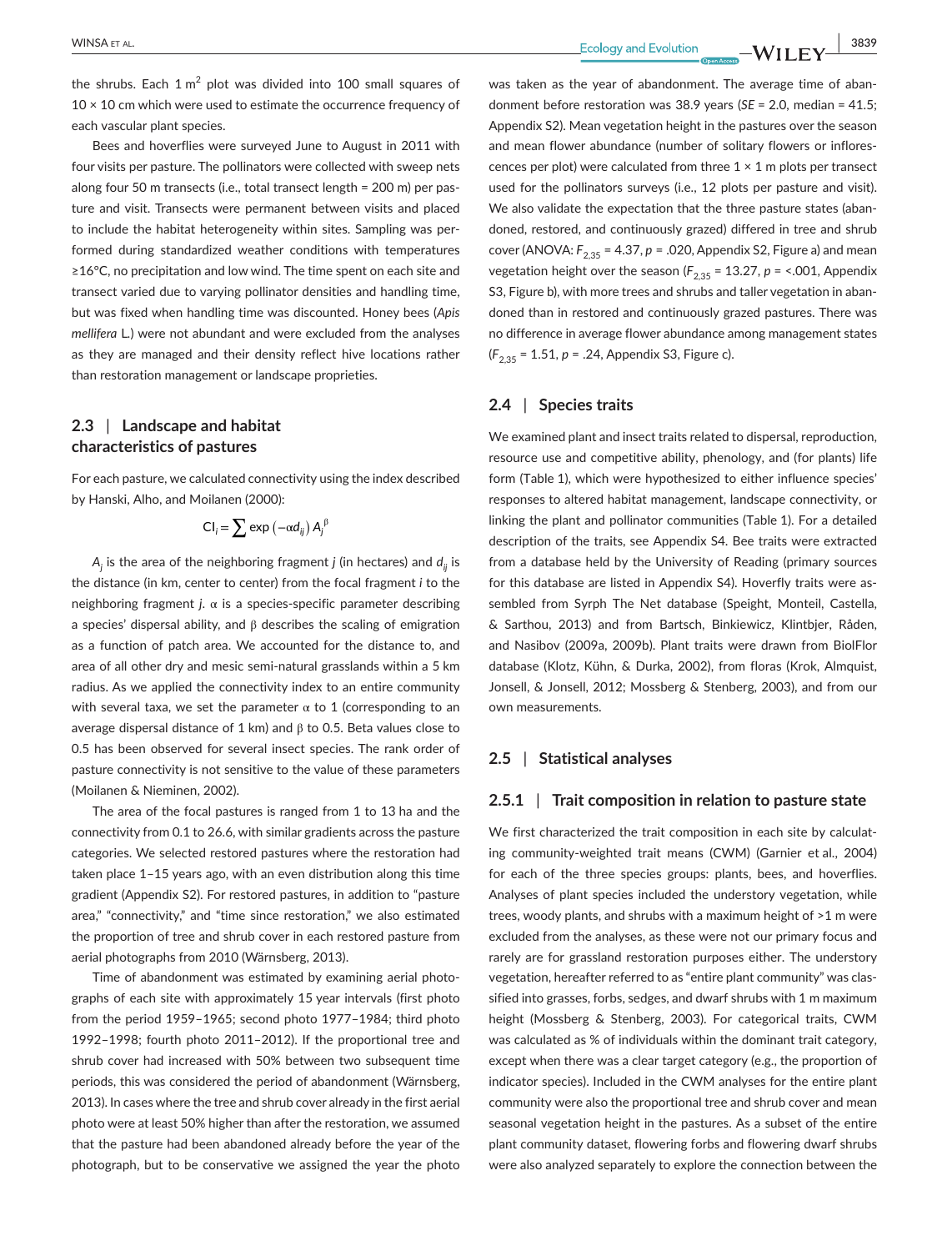TABLE 1 Summary of categorical (i) and continuous trait variables (ii) included in the CWM analyses for plants, hoverflies and bees, divided into six trait types, and the rationale for including them in our analyses. For categorical variables, the number of trait levels is given in superscript. "Pollen vector" was included in analyses of both the entire plant community and of flowering forbs and shrubs, while "Color," "Start flowering," and "Period flowering" were included only in analyses for flowering forbs and shrubs. The traits and trait levels are further described in Appendix S4

| <b>Trait type</b>            | Rationale                                                                                                      | <b>Plants</b>                                                                      | <b>Hoverflies</b>                                                                       | <b>Bees</b>                                                                             |
|------------------------------|----------------------------------------------------------------------------------------------------------------|------------------------------------------------------------------------------------|-----------------------------------------------------------------------------------------|-----------------------------------------------------------------------------------------|
| <b>Dispersal</b>             | Influence recolonization ability and the relationship<br>between connectivity and occurrence or recolonization | Diaspore type <sup>i) 5</sup><br>Pollen vector <sup>i) 3</sup>                     | Body length <sup>ii)</sup><br>Migratory <sup>i) 3</sup>                                 | Intertegular<br>distance (ITD) <sup>ii)</sup>                                           |
| Reproduction                 | Influence species persistence in abandoned pastures<br>and recovery after restoration                          | Reproduction type <sup>i) 4</sup><br>Life span <sup>i) 4</sup>                     |                                                                                         | Sociality <sup>i) 5</sup>                                                               |
| Habitat specialist           | Indicate sensitivity to altered management                                                                     | Indicator species <sup>i) 2</sup>                                                  |                                                                                         |                                                                                         |
| Resource use/<br>Competition | Influence species persistence in abandoned pastures<br>and recovery after restoration                          | Plant heightii)                                                                    | Larval food <sup>i) 3</sup><br>Adult food <sup>i) 2</sup><br>Saproxylic <sup>i) 2</sup> | Lecty <sup>i) 2</sup><br>Tongue length <sup>i) 3</sup><br>Nesting trait <sup>i) 4</sup> |
| Life form                    | Influence species persistence in abandoned pastures<br>and relationship to pollinator species                  | Plant type <sup>i) 4</sup><br>Color <sup>i) 5</sup><br>Growth form <sup>i) 3</sup> |                                                                                         |                                                                                         |
| Phenology                    | Influence species persistence in abandoned pastures<br>and relationship to pollinator species                  | Start flowering <sup>i)</sup><br>Period floweringii)                               | Flight start <sup>ii)</sup><br>Flight period <sup>ii)</sup>                             | Flight start <sup>ii)</sup><br>Flight periodii)                                         |

plant community composition and composition of pollinating insects (see Appendix S5 for overview). CMW were calculated using the "FD" package (Laliberté & Shipley, 2011).

Next, to asses whether species trait composition differed among pasture states (abandoned, restored, and continuously grazed), a distance matrix among sites with pairwise comparisons of community trait composition based on euclidean distance was created using the "vegan" package (Oksanen et al., 2013). Possible differences in mean trait composition among pasture states were analyzed separately for the entire plant community, flowering plants, bees, and hoverflies using permutational analysis of variance (PERMANOVA, Anderson, 2001), and possible differences in dispersion in trait space were analyzed using permutational analysis of dispersion (PERMDISP, Anderson, 2006). To visualize trait space for the three pasture states, we used nonparametric multidimensional scaling (NMDS). PERMANOVA, PERMDISP, and NMDS were conducted using the package "vegan" (Oksanen et al., 2013).

## **2.5.2** | **Species traits association to landscape and local habitat characteristics in restored pastures**

Associations between species traits and landscape and local habitat variables of restored pastures were analyzed with fourth corner analysis in combination with RLQ analysis (Dray et al., 2014) using the ade4 package (Dray & Dufour, 2007). The combination of the two methods encompasses global analyses of associations between all combined environmental variables and all species traits, but specific traits that are associated to certain environmental conditions can be visually explored in the plots. This facilitates the interpretation of changes in community trait composition related to alterations in environmental factors (Dray et al., 2014).

The three ordination tables used in both RLQ and fourth corner analyses are: R (landscape and local habitat characteristics per site), L (species abundance per site), and Q (species traits;

Dolédec, Chessel, ter Braak, & Champely, 1996; Legendre, Galzin, & Harmelinvivien, 1997). Landscape and local habitat variables (columns of table R) included in the analyses were "pasture area," "connectivity," "time since restoration" (number of years since restoration), and "abandonment time" (number of years between estimated year of abandonment and year of restoration). In the pollinator analyses, we also included "shrub cover," "mean vegetation height" (seasonal), and "flower abundance." These variables characterize both the physical structure of the habitat and the availability of resources for foraging and reproduction (Table 1). In the fourth corner analyses, we performed 9999 permutations using permutation model 6, which combines the permute values for site (rows of table L or R) and species abundance (columns of table L or rows of Q), and fixes the level of type I error (Dray et al., 2014). The permutation of sites test that species with fixed traits are not affected by environmental variables, while the permutation of species abundance test that fixed environmental conditions does not affect the community trait composition. No adjustments for *p*-values were made, but due to the high number of test performed in the analyses, the possibility of significance just by chance increases. Therefore, we mainly highlight results with significance level ≤.01, and focus on the discussion of effect sizes. All statistical analyses were performed in R software, version 3.0.3 (R Development Core Team 2014).

## **3** | **RESULTS**

In total, 232 understory plant species were recorded in the surveys, of which 171 species were flowering forbs or shrubs. In the surveys of pollinators, a total of 870 individuals of bees and hoverflies were collected in the 38 pastures. Excluding honey bees, we recorded 55 species of bees and 54 species of hoverflies.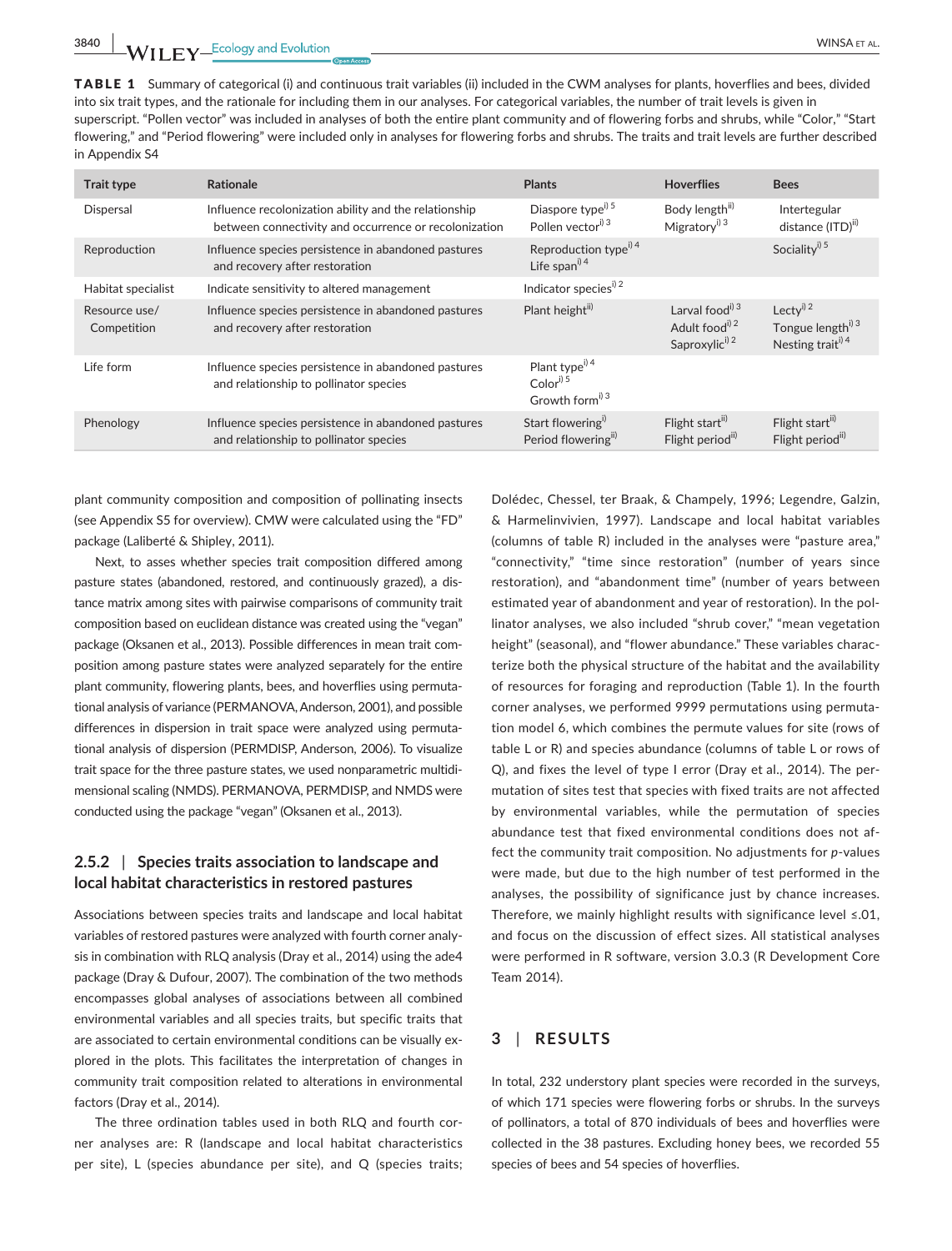

FIGURE 3 NMDS visualizing trait composition and dispersion in trait space per community, based on distance matrices of communityweighted means (CMW) for dominating (or most relevant) trait levels, for (a) the entire plant community and (b) flowering forbs and shrubs for the tree pasture states: abandoned, restored, and continuously grazed. To visualize the effect of time since restoration, restored pastures are plotted in two age classes: "young" (restored 1–5 years prior to the study) and "old" (restored 8–15 years prior to the study). NMDS stress = 0.18 and 0.03, respectively

## **3.1** | **Species trait composition and trait dispersion in relation to pasture state**

The trait composition of the entire plant community (PERMANOVA,  $R^2$  = .13, *p* = .001; Figure 3a) as well as for the subset of flowering forbs and shrubs  $(R^2 = .24, p = .002;$  Figure 3b) differed among pasture states. For the entire plant community, the trait composition in restored pastures was similar to the trait composition in continuously grazed pastures, while the trait composition in abandoned grasslands was clearly differentiated from the other two pasture states (Figure 3a). For flowering plants, the trait composition in restored pastures took an intermediate position between abandoned and continuously grazed pastures (Figure 3b). For restored pastures, the trait composition of the entire plant community does not change with "time since restoration" ( $R^2$  = .05,  $p$  = .51; Figure 3a), but there is a nonsignificant trend for flowering plants in restored pastures to become more similar to that in continuously grazed pastures with time  $(R^2 = .14, p = .10;$  Figure 3b).

Also the dispersion within the trait space of the entire plant community tended to differ among pasture states, that is, beta diversity in trait composition (PERMDISP,  $F_{2,35}$  = 2.61,  $p$  = .09), with the largest variability in trait composition among abandoned pastures and the smallest variability among continuously grazed pastures (Figure 3a). No such difference was found when analyzing the flowering plants only  $(F_{2,35} = 0.91, p = .41,$  Figure 3b).

Plant communities in continuously grazed pastures were more dominated by forbs, whereas grasses were relatively more dominating in both abandoned and restored pastures (Figure 4a). Further, in continuously grazed pastures, hemirosette plants were the sole dominant growth form, whereas in abandoned and restored pastures, the dominance in growth form also included erosulate plants (Figure 4b). The community of flowering plants in continuously grazed pastures consisted of species with an on average longer flowering period compared to abandoned and restored pastures (Figure 4c). There was no difference in average trait composition (PERMANOVA, hoverflies:  $R^2 = .032$ ,  $p = .65$ ; bees  $R^2 = .08$ , *p* = .22) or dispersion in trait composition (PERMDISP, hoverflies:  $F_{2,35}$  = 0.16, *p* = .85; bees:  $F_{2,35}$  = 0.23, *p* = .80) in the pollinator communities.

## **3.2** | **Species traits association to landscape and habitat characteristics in restored pastures**

For the entire plant community (Figure 5a), the first environmental axis in the RLQ analysis (Appendix S6, Figure 1) explained 67.9% of the total variation and was mainly defined by pasture area (*p* = .001, *r* = .25) and to some degree also by time since restoration (*p* = .018, *r* = .15). This axis was significantly negatively associated with vegetatively reproducing species (*p* = .008, *r* = −.19) and was also to a lesser extent negatively associated with woody species (*p* = .020, *r* = −.15) and positively associated with species reproducing by seed (*p* = .040, *r* = .16). No traits were significantly associated with the second environmental axis (Appendix S6, Figure 1), which explained 19.3% of the variation and was weakly defined by abandonment time (*p* = .052, *r* = −.11).

For flowering plants (Figure 5b), the first environmental axis in the RLQ analysis (Appendix S6, Figure 2) explained 65.9% of the variation and was mainly defined by pasture area (*p* = .013, *r* = −.30) and to some extent by time since restoration (*p* = .036, *r* = −.27). The first axis was negatively associated with the flowering period (*p* < .001, *r* = −.33). The second environmental axis (Appendix S6, Figure 2), explaining 21.4% of the variation was defined by abandonment time (*p* = .009, *r* = −.22), but no significant associations between abandonment time and traits of flowering plants were found.

For hoverflies (Figure 5c), the first environmental axis in the RLQ analysis for hoverflies (Appendix S6, Figure 3) explained 60.9% of the variation and was defined by pasture area (*p* < .01, *r* = .46) and flower abundance (*p* = .02, *r* = −.38). This axis was positively associated with microorganism feeding larvae (*p* = <.001, *r* = .46) and negatively associated with species with predatory larvae (*p* = .002, *r* = −.40). Weaker associations to the first axis were found for strongly migratory behavior (*p* = .029, *r* = −.39) and weak to intermediately migratory behavior (*p* = .053, *r* = .39). The second environmental axis (Appendix S6, Figure 3), explaining 21.7% of the variation, was weakly defined by grassland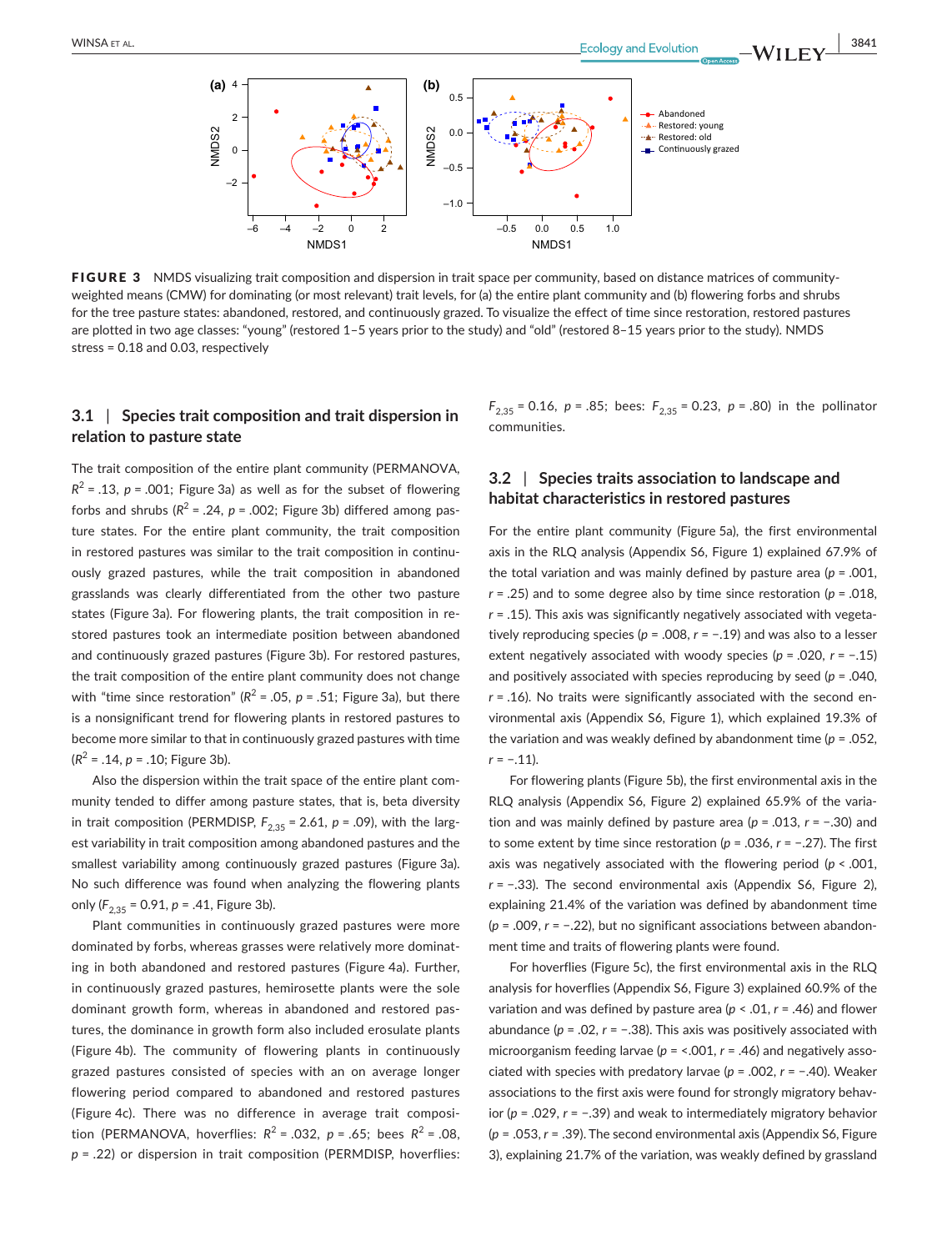

FIGURE 4 Descriptive communityweighted means for dominant trait levels per pasture state, displaying (a) a higher proportion of domination of forbs and (b) plants with hemirosette growth form, and (c) a longer flowering period in continuously grazed pastures than in abandoned and restored pastures. The wider bar/box for restored pastures is due to larger sample size

connectivity (*p* = .054, *r* = −.27), but no significant associations between hoverfly traits and connectivity were found.

For bee communities (Figure 5d), the environmental variables defining the first axis in the RLQ analysis (Appendix S6, Figure 4), which explained 63.5% of the variation, were mainly flower abundance (*p* = .0051, *r* = −.31) and to some extent connectivity (*p* = .021, *r* = −.27). This axis was negatively associated with body size (ITD; *p* = .004, *r* = −.32) and the length of flight period (*p* < .001, *r* = −.36) but positively associated with early start of the flight period (*p* < .001, *r* = .32). Also solitary (*p* = .020, *r* = .23), eusocial (*p* = .016, *r* = −.24), cleptoparastic ( $p = .037$ ,  $r = .29$ ), and oligolectic behavior ( $p = .046$ , *r* = .24) as well as short tongue length (*p* = .024, *r* = .22) were less strongly associated to the first axis. The second environmental axis (Appendix S6, Figure 4), explaining 22.2% of the variation, was mainly defined by connectivity (*p* = .030, *r* = .26). No traits showed an association to this axis with  $p \leq 0.01$ , but moderate association was found for nest renting species (nesting trait, *p* = .025, *r* = −.25), eusocial behavior (*p* = .046, *r* = −.21), parasitic behavior (nesting trait, *p* = .042, *r* = .24), and socially parasitic species (sociality, *p* = .027, *r* = .26). Eusocial bees show a complex pattern, with a moderate negative association to axis 1, corresponding to decreasing connectivity and flower abundance, and a weak negative association to axis 2, corresponding to increasing connectivity.

## **4** | **DISCUSSION**

Plant trait composition in restored semi-natural pastures was more similar to the composition in continuously grazed (intact) pastures than that in abandoned sites, indicating that plant communities in formerly abandoned semi-natural pastures have a good chance to recover in terms of functionality after restoration. Part of the variation in plant trait composition in restored sites, at least for flowering plants, was explained by the time since restoration, with older restored pastures being more similar to continuous pastures than recently restored pastures. In contrast to plants, the trait composition of pollinator communities was resilient to abandonment. We found no difference among pasture states for neither bee nor hoverfly trait composition. Instead, local conditions in terms of flower abundance and landscape context in terms of connectivity explained pollinator trait composition in restored pastures.

Plant communities in abandoned pastures were not only different from those in restored and intact pastures, but had also a slightly wider dispersion in trait composition. Depending on abiotic conditions such as nutrient availability, plant communities often develop in different directions after abandonment and ceased management (Bohner, Starlinger, & Koutecky, 2012). When pastures are restored, plant communities in previously abandoned pastures gradually evolve toward a trait composition more similar to that in intact pastures, which are characterized by a high proportion of species with grazing adaptations (Bullock et al., 2001; Díaz et al., 2007), that is, forbs dominating over grasses and plants with a hemirosett growth form dominating over other growth forms. However, the process of plant community recovery following restoration is a slow process (Helsen et al., 2013), and within the time frame of the current study, the dispersion in trait space was still wider among restored pastures than in the target community. Old-restored pastures were indeed closer to intact pastures in flowering plant composition than recently restored ones, but an even longer perspective is needed to clarify whether all restored pastures would be able to reach the conditions of the intact pastures.

We found no effect of connectivity to intact grasslands on plant trait composition. However, grassland specialist plant species often have limited ability to disperse over large distances (Verkaar, Schenkeveld, & Klashorst, 1983), and source habitats for plant community recovery in restored pastures are restricted to adjacent intact grasslands (Winsa, Bommarco, Lindborg, Marini, & Öckinger, 2015). Therefore, the main mechanisms for plant community recovery after restoration are more likely to be gradual spread from remnant populations surviving abandonment (Lindborg & Eriksson, 2004) or recolonization from the seed bank (Fagan, Pywell, Bullock, & Marrs, 2008). Concordantly, the positive effect of habitat area on seed dispersing species could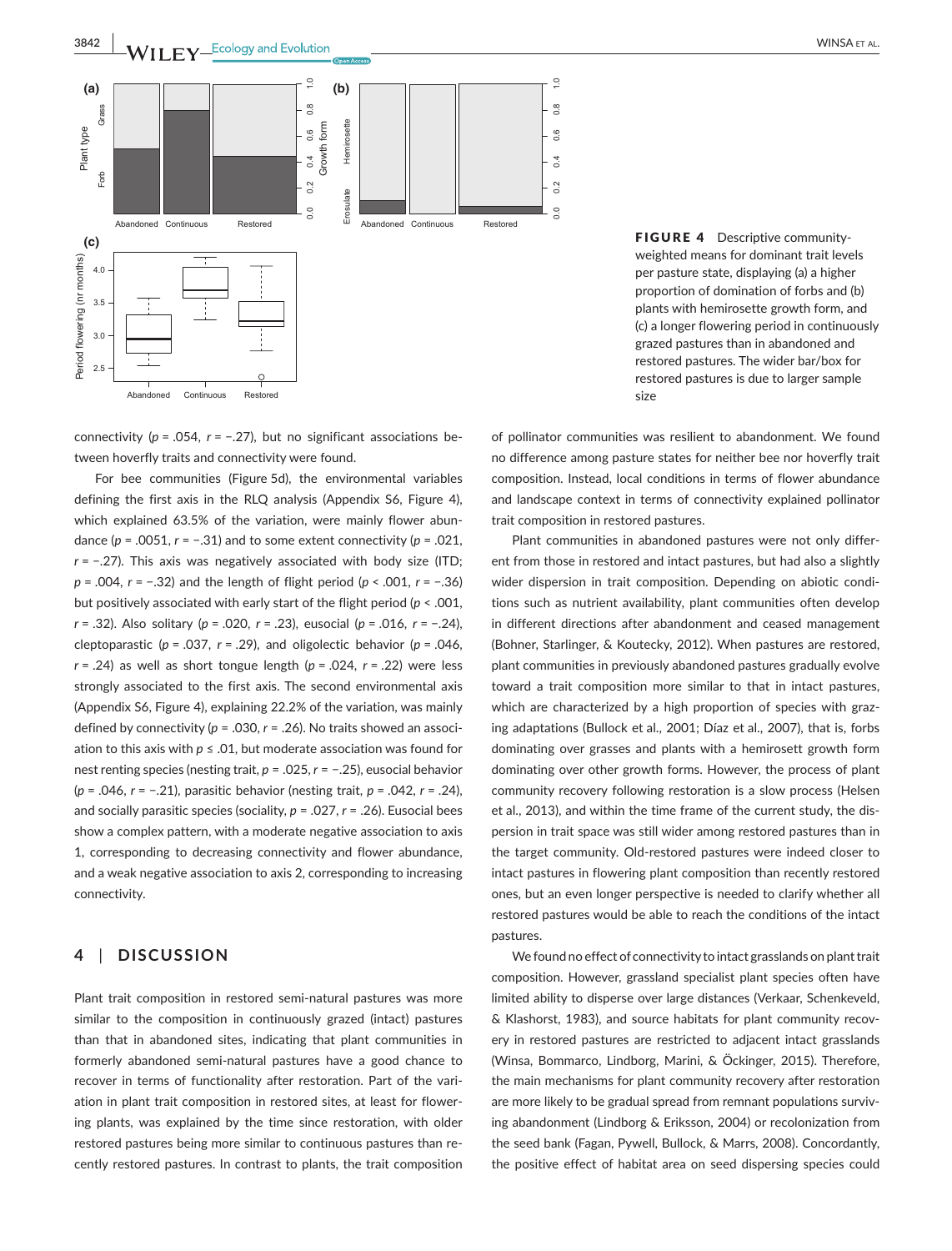

**(b)** Flowering forbs and shrubs



Hoverflie s **(c)**



-WILEY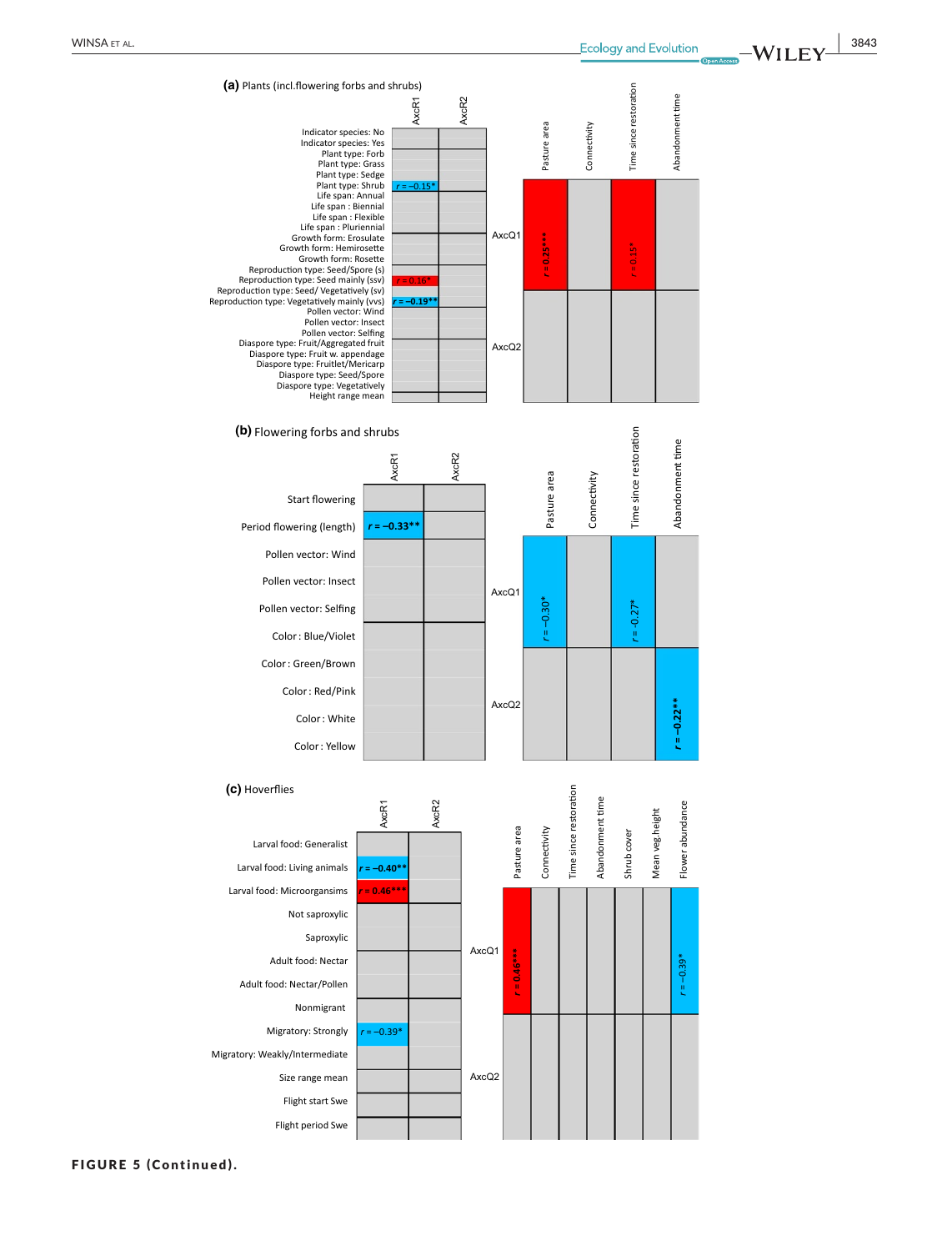

**FIGURE 5** Results from the combined fourth corner and RLQ analyses for (a) the entire plant community (including flowering forbs and dwarf shrubs), (b) flowering forbs and shrubs, (c) hoverflies, and (d) bees, with effect size (*r*) and significance level (\*\*\*.001, \*\*.01, \*.05). AxcR1 and AxcR2 summarize the environmental/management variables, AxcQ1 and AxcQ2 summarize species traits. Fourth corner statistics are used to test for associations between RLQ axes for environmental/management variables (AxcR1 and AxcR2) and species traits (left panel in figures), and for associations between RLQ axes for species traits (AxcQ1 and AxcQ2) and environmental/management variables (right panel in figures). Red boxes indicate positive significant associations, blue boxes negative significant associations. Associations with *p* ≤ .01 (*r* values in bold) are considered main effects

be a result of an increased number of persisting individuals during abandonment before restoration (Harrison & Bruna, 1999; but see Lindborg et al., 2012).

The plant community provides the resource base for pollinating insects. Even though the traits included were not identical for plants and pollinators, we expected to find similar patterns in the community recovery of plants and pollinators in the restored pastures (c.f. Clough et al., 2014), but such connections were relatively weak in our study system. Despite the differences in plant trait composition between intact, abandoned, and restored pastures and the changes in plant trait composition with time since restoration, we found no such patterns in pollinator trait composition. Nevertheless, the pollinator trait composition within restored pastures was influenced by resource availability. For bees, an increased flower abundance tended to be related to a shift in average bee feeding specialization with more generalist (polylectic) compared to specialist (oligolectic) bees. The observation that restored and continuously grazed pastures were similar in flower availability helps explain why pollinator trait composition is maintained among pasture states. Abandoned and restored pastures could then still act as important foraging or nesting habitat for diverse pollinators (Dunning, Danielson, & Pulliam, 1992).

The exploration of trait–environmental relationships of pollinators in restored pastures revealed that connectivity to intact grasslands had no effect on hoverfly trait composition, but had a moderate influence on the trait composition of bees. There is piling evidence that

while hoverfly abundance is not affected by isolation from speciesrich grasslands, bee abundance decreases (Ekroos, Rundlöf, & Smith, 2013; Rader et al., 2016; Steffan-Dewenter & Tscharntke, 1999; but see Öckinger, Lindborg, Sjödin, & Bommarco, 2012*)*. The differing response to connectivity between bees and hoverflies can be explained both by species mobility and resource use. Our results indicate that bees with small body size, reflecting low mobility (Greenleaf, Williams, Winfree, & Kremen, 2007), are absent from the most isolated of the restored pastures. In contrast, most hoverflies are relatively mobile and not structured by landscape composition. Further, while bees are central place foragers that rely on resources within reach from their nesting site, hoverflies can more freely track resources across the agricultural landscape (Ekroos et al., 2013).

Using a recent analysis method (Dray et al., 2014), where covariation in trait–environmental relationships is included, we could evaluate restoration outcomes for semi-natural pastures along a gradient in both space (connectivity) and time (since restoration) from a functional perspective. Trait-based approaches reveal important mechanisms that are at play in the dis- and re-assembly of communities in degraded and restored habitats, which in turn can greatly contribute to successful planning and realization of habitat restorations. The contrasting trait responses to abandonment and restoration of semi-natural pastures between plants and pollinators that we found highlight that the community composition of these taxa depends on processes occurring on different spatial and temporal scales. Plant community functional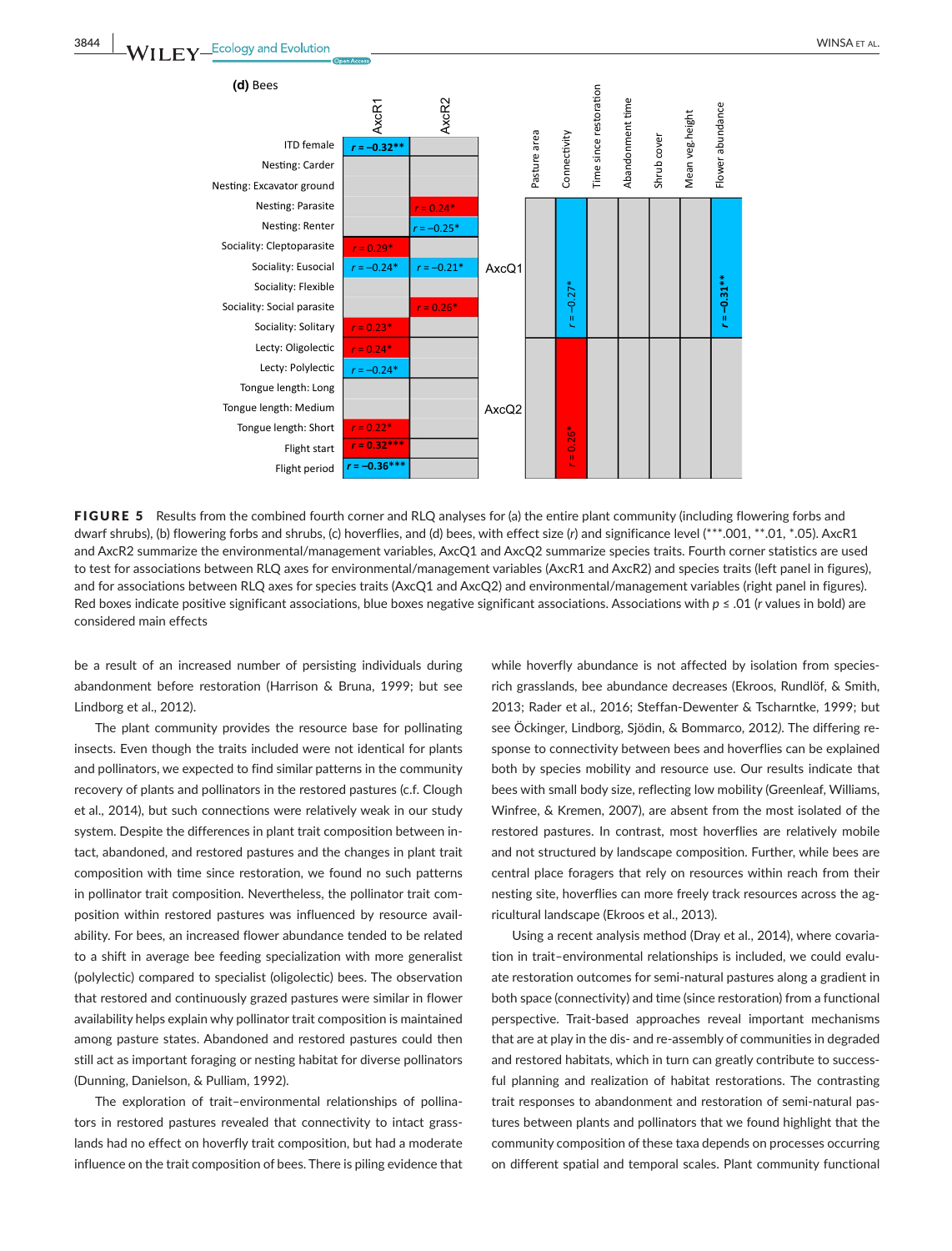recovery is a slow process, and communities had not fully recovered 15 years after restoration. In contrast, pollinating insect communities can apparently maintain their functional diversity through abandonment and restoration if sufficient resources for survival and reproduction are available in the landscape, and if the necessary physical conditions are restored locally. To fully understand the mechanisms behind trait responses of plants and pollinators in restored habitats, there is a need for more detailed assessments of plant dispersal in time (seed bank longevity, e.g., Auffret & Cousins, 2011), and of resource use and the distribution of resources for pollinators both in degraded and restored habitats and at a landscape scale.

#### **ACKNOWLEDGMENTS**

We thank all land owners for allowing us to work on their land. Elin Grönberg, Anna Knöppel, Todd Preuninger, and Wera Kleve assisted with the field work. Erik Sjödin identified pollinator species. Two anonymous reviewers gave constructive comments on an earlier version of the manuscript. This study was funded by the Swedish Research Council for Environment, Agricultural Sciences, and Spatial Planning (FORMAS).

#### **CONFLICT OF INTEREST**

None declared.

## **REFERENCES**

- Anderson, M. J. (2001). A new method for non-parametric multivariate analysis of variance. *Austral Ecology*, *26*, 32–46.
- Anderson, M. J. (2006). Distance-based tests for homogeneity of multivariate dispersions. *Biometrics*, *62*, 245–253.
- Auffret, A. G., & Cousins, S. A. O. (2011). Past and present management influences the seed bank and seed rain in a rural landscape mosaic. *Journal of Applied Ecology*, *48*, 1278–1285.
- Bakker, J. P., & Berendse, F. (1999). Constraints in the restoration of ecological diversity in grassland and heathland communities. *Trends in Ecology & Evolution*, *14*, 63–68.
- Bartsch, H., Binkiewicz, E., Klintbjer, A., Råden, A., & Nasibov, E. (2009a). *Nationalnyckeln till Sveriges Flora Och Fauna. Tvåvingar: Blomflugor: Eristalinae & Microdontinae. Diptera: Syrphidae: Eristalinae & Microdontinae*. Uppsala: ArtDatabanken, SLU.
- Bartsch, H., Binkiewicz, E., Klintbjer, A., Råden, A., & Nasibov, E. (2009b). *Nationalnyckeln till Sveriges Flora Och Fauna. Tvåvingar: Blomflugor: Syrphinae. Diptera: Syrphidae: Syrphinae*. Uppsala: ArtDatabanken, SLU.
- Bohner, A., Starlinger, F., & Koutecky, P. (2012). Vegetation changes in an abandoned montane grassland, compared to changes in a habitat with low-intensity sheep grazing – a case study in Styria, Austria. *Eco Mont-Journal on Protected Mountain Areas Research*, *4*, 5–12.
- Bommarco, R., Biesmeijer, J. C., Meyer, B., Potts, S. G., Poyry, J., Roberts, S. P. M., … Ockinger, E. (2010). Dispersal capacity and diet breadth modify the response of wild bees to habitat loss. *Proceedings of the Royal Society B-Biological Sciences*, *277*, 2075–2082.
- Bullock, J. M., Franklin, J., Stevenson, M. J., Silvertown, J., Coulson, S. J., Gregory, S. J., & Tofts, R. (2001). A plant trait analysis of responses to grazing in a long-term experiment. *Journal of Applied Ecology*, *38*, 253–267.
- Clough, Y., Ekroos, J., Báldi, A., Batáry, P., Bommarco, R., Gross, N., … Smith, H.G. (2014). Density of insect-pollinated grassland plants decreases with increasing surrounding land-use intensity. *Ecology Letters*, *17*, 1168–1177.

 **|** WINSA et al. **3845**

- Díaz, S., Lavorel, S., McIntyre, S., Falczuk, V., Casanoves, F., Milchunas, D. G., … Campbell, B. D. (2007). Plant trait responses to grazing – a global synthesis. *Global Change Biology*, *13*, 313–341.
- Dixon, K. W. (2009). Pollination and restoration. *Science*, *325*, 571–573.
- Dolédec, S., Chessel, D., ter Braak, C. J. F., & Champely, S. (1996). Matching species traits to environmental variables: A new three-table ordination method. *Environmental and Ecological Statistics*, *3*, 143–166.
- Dray, S., Choler, P., Dolédec, S., Peres-Neto, P. R., Thuiller, W., Pavoine, S., & ter Braak, C. J. F. (2014). Combining the fourth-corner and the RLQ methods for assessing trait responses to environmental variation. *Ecology*, *95*, 14–21.
- Dray, S., & Dufour, A.-B. (2007). The ade4 package: Implementing the duality diagram for ecologists. *Journal of Statistical Software*, *22*, 1–20.
- Dunning, J. B., Danielson, B. J., & Pulliam, H. R. (1992). Ecological processes that affect populations in complex landscapes. *Oikos*, *65*, 169.
- Ekroos, J., Rundlöf, M., & Smith, H. G. (2013). Trait-dependent responses of flower-visiting insects to distance to semi-natural grasslands and landscape heterogeneity. *Landscape Ecology*, *28*, 1283–1292.
- Eriksson, O., Cousins, S. A. O., & Bruun, H. H. (2002). Land-use history and fragmentation of traditionally managed grasslands in Scandinavia. *Journal of Vegetation Science*, *13*, 743–748.
- European Commission (2013). Interpretation manual of European Union habitats (version EUR 28, pp. 1-144). EC DG Environment.
- Fagan, K. C., Pywell, R. F., Bullock, J. M., & Marrs, R. H. (2008). Do restored calcareous grasslands on former arable fields resemble ancient targets? The effect of time, methods and environment on outcomes. *Journal of Applied Ecology*, *45*, 1293–1303.
- Gagic, V., Bartomeus, I., Jonsson, T., Taylor, A., Winqvist, C., Fischer, C., … Bommarco, R. (2015). Functional identity and diversity of animals predict ecosystem functioning better than species-based indices. *Proceedings of the Royal Society of London B: Biological Sciences*, *282*, 20142620.
- Garnier, E., Cortez, J., Billès, G., Navas, M.-L., Roumet, C., Debussche, M., … Toussaint, J.-P. (2004). Plant funtional markers capture ecosystem properties during secondary succession. *Ecology*, *85*, 2630–2637.
- Greenleaf, S. S., Williams, N. M., Winfree, R., & Kremen, C. (2007). Bee foraging ranges and their relationship to body size. *Oecologia*, *153*, 589–596.
- Hanski, I., Alho, J., & Moilanen, A. (2000). Estimating the parameters of migration and survival for individuals in metapopulations. *Ecology*, *81*, 239–251.
- Harrison, S., & Bruna, E. (1999). Habitat fragmentation and large-scale conservation: What do we know for sure? *Ecography*, *22*, 225–232.
- Helsen, K., Hermy, M., & Honnay, O. (2012). Trait but not species convergence during plant community assembly in restored semi-natural grasslands. *Oikos*, *121*, 2121–2130.
- Helsen, K., Hermy, M., & Honnay, O. (2013). Spatial isolation slows down directional plant functional group assembly in restored semi-natural grasslands (ed J Firn). *Journal of Applied Ecology*, *50*, 404–413.
- Hoekstra, J. M., Boucher, T. M., Ricketts, T. H., & Roberts, C. (2005). Confronting a biome crisis: Global disparities of habitat loss and protection. *Ecology Letters*, 2*8*, 23–29.
- Hylander, K., Ehrlén, J., (2013). The mechansims causing extinction debts. *Trends in ecology & evolution*, *28*, 341–346.
- Keddy, P. A. (1992). Assembly and response rules: Two goals for predictive community ecology. *Journal of Vegetation Science*, *3*, 157–164.
- Keenleyside, C., Beaufoy, G., Tucker, G., & Jones, G. (2014). *High Nature Value Farming throughout EU-27 and Its Financial Support under the CAP*.
- Klimesova, J., Latzel, V., de Bello, F., & van Groenendael, J. M. (2008). Plant functional traits in studies of vegetation changes in response to grazing and mowing: Towards a use of more specific traits. *Preslia*, *80*, 245–253.
- Klotz, S., Kühn, I., & Durka, W. (2002). BIOLFLOR Eine Datenbank mit biologisch-ökologischen Merkmalen zur Flora von Deutschland. *Schriftenreihe für Vegetationskunde*, 1–334.